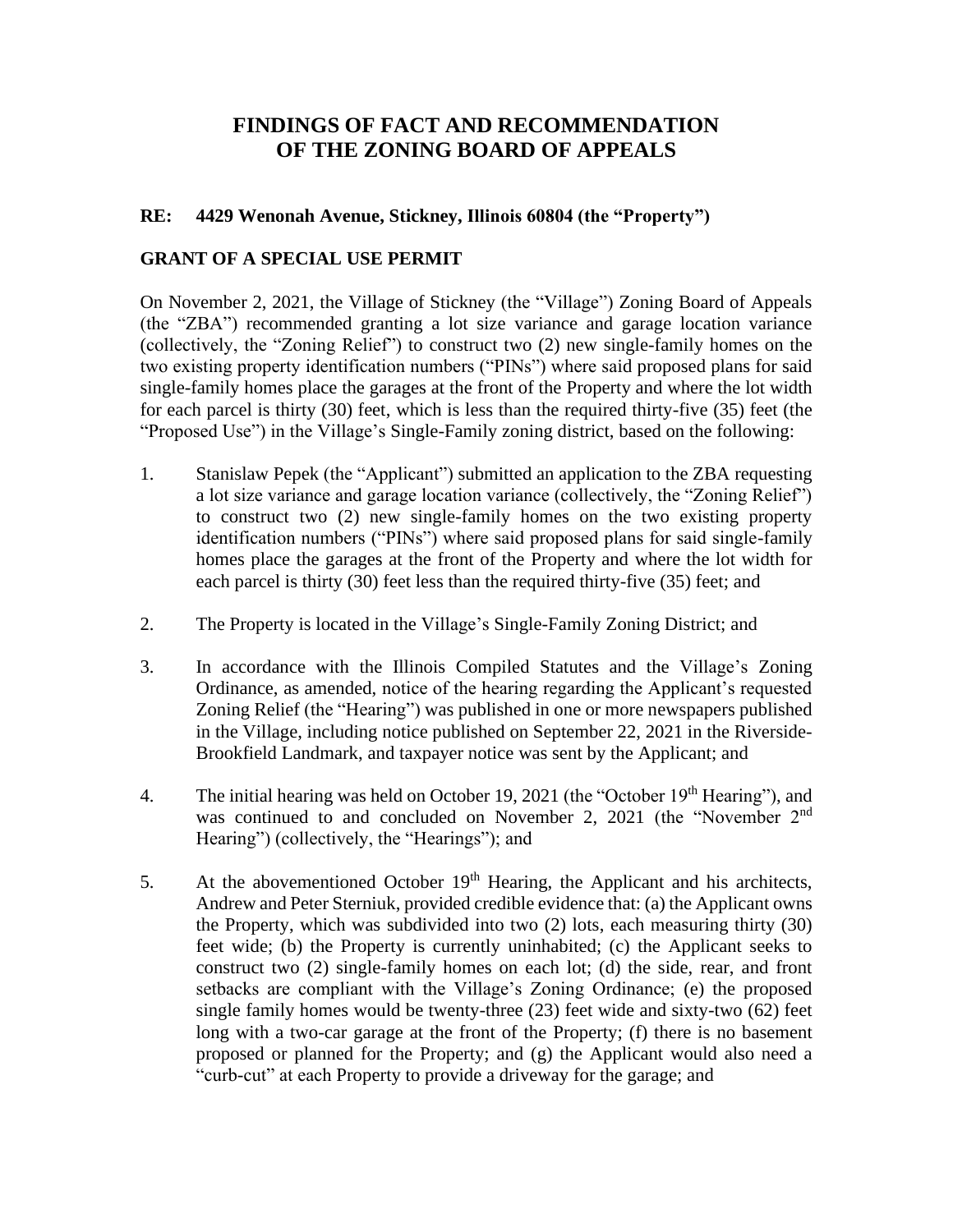- 6. At the Hearings, testimony was also heard from David and Joseph Gawdzik, who reside at 4431 Wenonah, which neighbors the Property. The Gawdziks testified that they were concerned about: (a) two (2) houses being constructed on the lot where a single-family home now stands; (b) ingress and egress from their home; (c) potential flooding to their property as a result of the new construction; (d) the proposed single-family homes not fitting with the aesthetic of the surrounding area; and (e) the size of the proposed side yard setbacks, which were three (3) feet; and
- 7. The October 19<sup>th</sup> Hearing was continued to November 2, 2021; and
- 8. At the November 2<sup>nd</sup> Hearing, the Applicant presented revised plans adding an additional foot on the side yard setback on the south end of each single-family home, which would add another foot between the Gawdziks' property and the proposed single-family home on the south part of the Property. The Applicant also presented the qualifications and proposed water management solutions from Patrick Sienkiewicz of Lukaven Development & Engineering where said proposals included proper grading, dry wells, drainage plan, silt fences, and other potential water management solutions. The Applicant testified that he would present all plans for water management to the Village and would comply with all code requirements related to water management; and
- 9. The Gawdziks again testified related to concerns regarding water management. They also presented concerns regarding the side setbacks; however, the setbacks adjacent to his property are one (1) foot more than what is required under the Zoning Ordinance. They also expressed concerns regarding air and light deprivation.
- 10. The ZBA members discussed the Applicant's application at great length. The ZBA ultimately voted to approve the Zoning Relief on the condition that: (a) the Applicant must present and have approved an acceptable water site management plan; and (b) the Applicant shall comply with the plans as presented at the October 19<sup>th</sup> Hearing and as revised at the November 2<sup>nd</sup> Hearing (collectively, the "Conditions"); and
- 11. Section 3 of the Village's Zoning Ordinance defines a variance as "a relaxation of the terms of the zoning ordinance where such variances will not be contrary to the public interest and where, due to conditions peculiar to the Property a literal enforcement of the ordinance would result in unnecessary hardship;" and
- 12. The ZBA finds that, in this case, a relaxation of the terms of the zoning ordinance related to lot size and the placement of a built-in garage at the front of the Property are not contrary to the public interest. As the Property consists of two (2) thirty (30) foot lots, where each lot is five (5) feet less than the requirement, without this variance, the two (2) subdivided lots would be unbuildable; and
- 13. Further, the ZBA finds that: (a) the particular physical surroundings, shape or